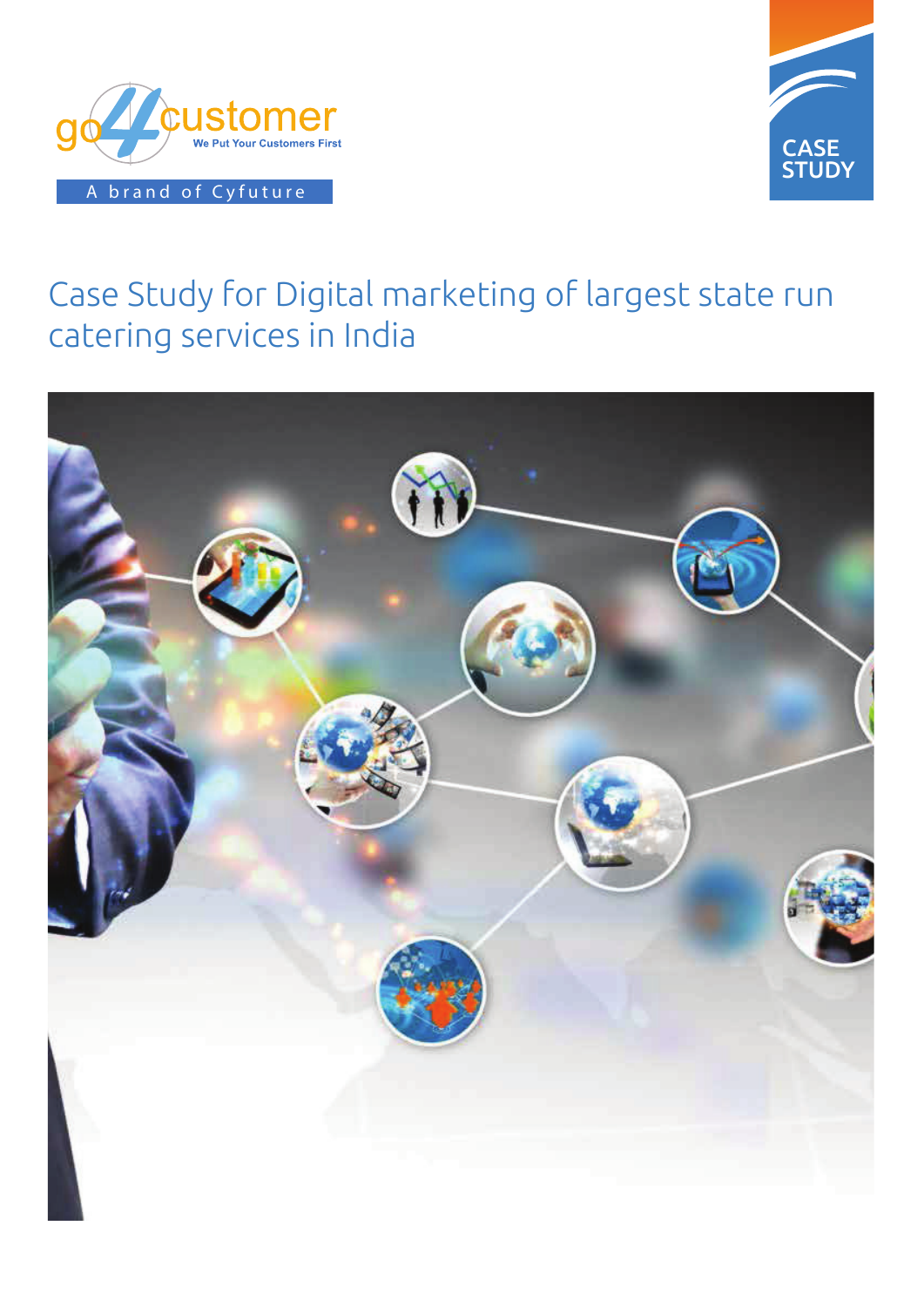# About the Client

Client is well known accredited travel brand in India. With a huge share in travel industry, their site has an established consumer share & presence over the web.

### Business Need

The primary objective for the company was to generate traffic to the site, bring potential leads & increase reach The biggest challenge was to bring up on top positions from nowhere in Google search, bring conversions through multi-channel marketing within a defined budget in a competitive domain of travel and to bring real traffic that can convert.

## Technical Solution provided

**Site Optimization & Content Marketing:** We selected productive keywords for the site & optimized it for users considering the latest search engine algorithms. In this process, we restructured the site to improve the user experience, optimized the content, added more information, & published user centric interesting content to bring new visitors, engage them and convert.

**SEO:** We also optimized the site for SEO, since it had a lot of scope of driving traffic through search. We pitched the travel articles to relevant media and combined these PR efforts with some blogger outreach.

**Paid & Social**: Along with strategic organic search marketing, we also executed several other campaigns like Paid advertising (search and display) & social media marketing to boost up the user engagement & conversions. Initiated Google Play store downloads " Food on Track" on social media.

#### Business Results

Overall traffic increased by 35 percent